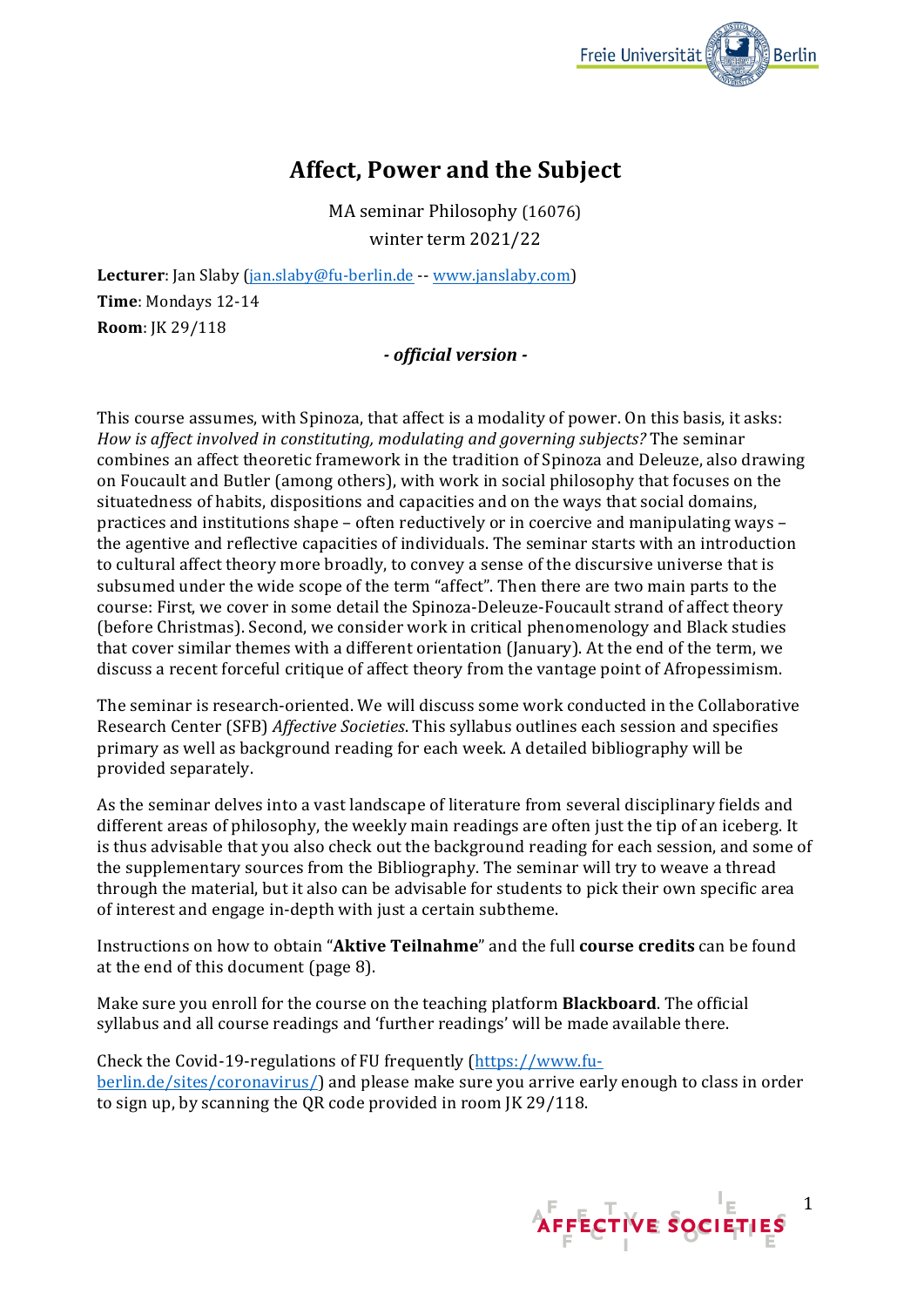

# **Introductory Sessions**

# 1. Affect Theory

### Oct 18, 2021

# **Session 1 - Introduction: Philosophy and Affect Theory**

General introduction to the tableau of themes, questions, and problems the seminar will cover. Slaby will briefly reflect on where affect theory stands today, and give some impression of the "style" or "spirit" that prevails in discussions of affect. Several leading questions and issues pertaining to the affect-power-subject nexus will be identified and briefly discussed. The syllabus, modes of participation, tasks and exams will be outlined.

#### Teaser text:

M. Foucault (1977) – Preface to the English Translation of *Anti-Oedipus* 

### Oct 25, 2021

# **Session 2 - Affect Theory: Origins, Directions, Perspectives (***Cultural Studies***)**

The second session will continue the introduction to the capacious field of affect theory, based on a detailed interview with one of its pioneer thinkers and practitioners, Lawrence Grossberg. Besides talking about the intellectual sources and the multiple orientations of affect theory, Grossberg champions "cultural studies" as the natural home of work on affect. Our task will be to identify key issues and questions that can help us focus the seminar and get a better sense for its topic, but also for the intangible dimensions involved in scholarship on affect.

### Text:

L. Grossberg  $(2010)$  – "Affect's Future: Rediscovering the Virtual in the Actual " (interviewed by Melissa Gregg & Gregory Seigworth), in: Gregg, M. & Seigworth, G.J. (eds), The Affect Theory Reader. Duke University Press, read esp. pp. 309-332

#### Further reading:

B. Massumi (1995) - "The Autonomy of Affect" In: *Cultural Critique* 31, 83-110.

A. Cvetkovitch (2012) – *Depression: A Public Feeling*, Duke University Press, Introduction, 1-26.

# **Part I - Affect, Power and the Subject in Post-Structuralism and Affect Theory**

# 2. Affect and Power, Basics

Nov. 1, 2021

# **Session 3 - Warm Up: Societies of Control and Affective Governance**

This session will kick off the theoretical part of the seminar, namely the development of a perspective on affect as a force that constitutes, shapes and modulates (terms that will have to be clarified) situated human subjects. This first session will provide an initial orientation and general perspective, before we will delve deeper into the Spinoza-Deleuze-Foucault strand of recent affect theory in subsequent sessions. You will note a shift in style from the orientation towards the affective texture of everyday life, typical for cultural studies, towards a more systematic endeavor that aims to piece together a (critical) theory of affective subjectivation.

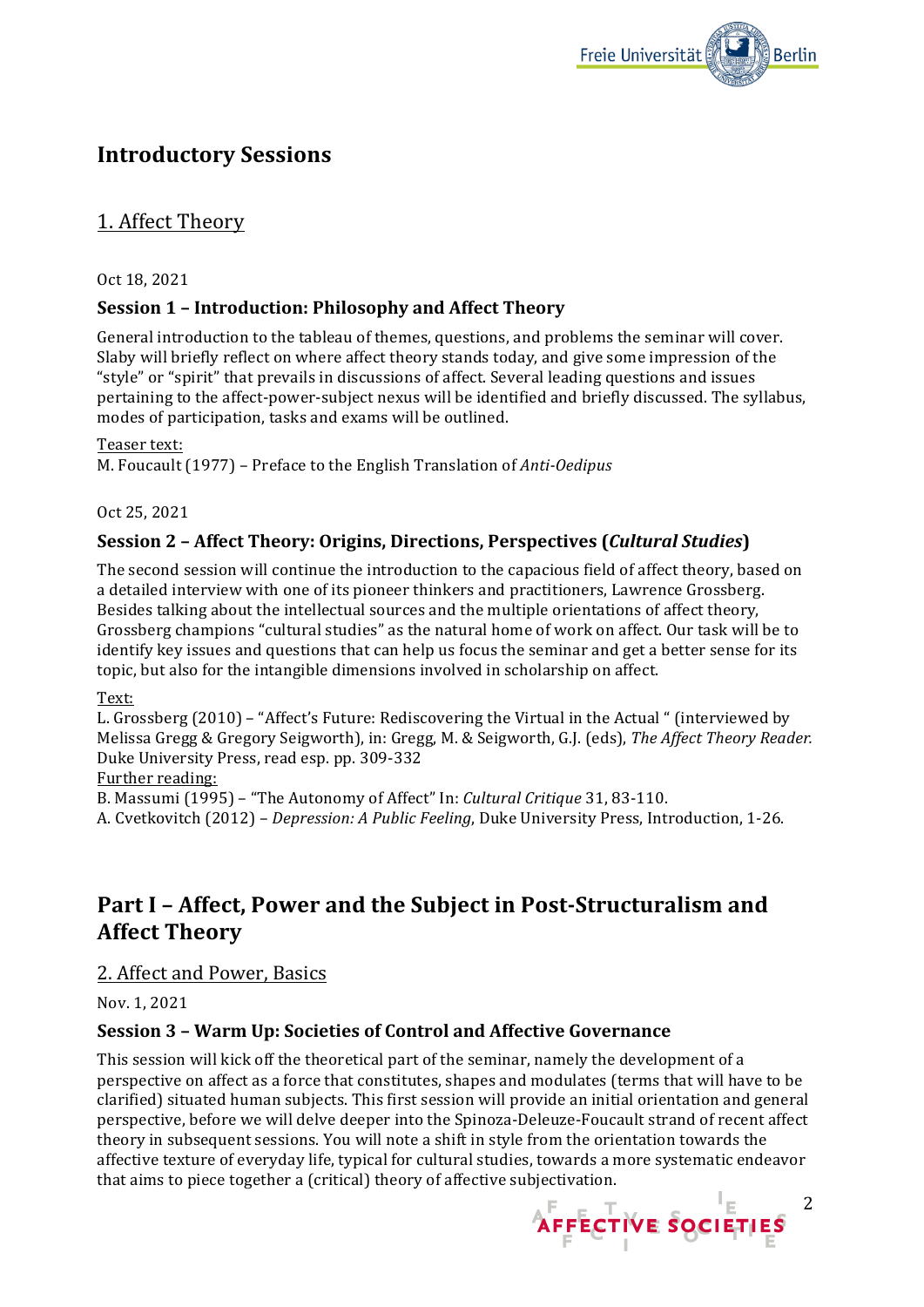

Texts:

G. Deleuze (1992) – Postscript on the Societies of Control. October 59, 3-7.

R. Mühlhoff (2018) – *Immersive Macht: Affekttheorie nach Spinoza und Foucault*. Frankfurt/M.: Campus, Einleitung (S. 11-28)

(alternative for those less secure in reading German: Mühlhoff & Slaby (2018) – "Immersion at Work: Affect and Power in Post-Fordist Work Cultures". In: Röttger-Rössler, B. & Slaby, J. (eds.). *Affect in Relation* -*Families, Places, Technologies* (pp. 155-174). New York: Routledge.)

Nov. 08, 2021

# **Session 4 - Theories of Subjection/Subjectivation**

This session provides a glimpse into theories of power-inflected subject-formation in the Foucault-Butler tradition. As an exemplary articulation of this strand of scholarship, we engage with Judith Butler's 1997 book *The Psychic Life of Power*. Butler combines her own theory of performativity with elements from the views of, among others, Nietzsche, Freud, Althusser and Foucault, thereby moving the poststructuralist framework closer to approaches that center on affect. We will not be able to go very deeply into the specifics of Butler's approach, which is a notable theoretical universe of its own kind. Rather, we will use Butler's work to extract an understanding of subjection and subjectification (including elements of resistance involved therein), in order to come to terms with the power-subject nexus more generally. This will also allow us to begin a discussion on the notion of the "subject" in continental philosophy.

Texts:

M. Foucault (1982) – "The Subject and Power"

J. Butler (1997) – *The Psychic Life of Power*, Introduction and chapter 3 ('Subjection, Resistance, Resignification: Between Freud and Foucault')

Further reading:

M. Foucault (1977) – *Discipline and Punish*, chapters 'Docile Bodies', 'Panoptism', and 'Complete and austere Institutions'

J. Butler (1997) - The Psychic Life of Power, chapter 4 ("Conscience Does Make Subjects of Us All": Althusser's Subjection')

Nov. 15, 2021

### **Session 5 - Affect and Power in Spinoza**

In this session, we approach the difficult task of familiarizing us with Spinoza's approach to affect and power insofar as it is informing a key contemporary strand of affect theory. By necessity, this has to happen in a selective and cursory fashion. Instead of in-depth Spinoza scholarship, we will consider parts of the contemporary debate which illustrate the potency and fascination of Spinoza's thought for today's situation. Dorothy Kwek's text has the additional benefit of illustrating the particular relevance of Spinoza's affect theory for debates in political philosophy (concerning the "multidude" and approaches to radical democracy). Hasana Sharp's chapters give a good introduction to affect's relevance for Spinoza's overall project, and elaborates on the important concept of "transindividuality". In this session, it makes much sense to also spend some time with the background readings.

Texts:

D. Kwek (2015) – "Power and the multitude: A Spinozist view" *Political Theory, 43*(2), 155-184. H. Sharp (2011) - *Spinoza and the Politics of Renaturalization*, ch. 1 (excerpt), 34-55. Further reading:

M. Saar (2013) – *Immanenz der Macht*. Suhrkamp, 133-214.

E. Balibar (1997) – *Spinoza: From individuality to transindividuality*. Rijnsburg: Eburon.

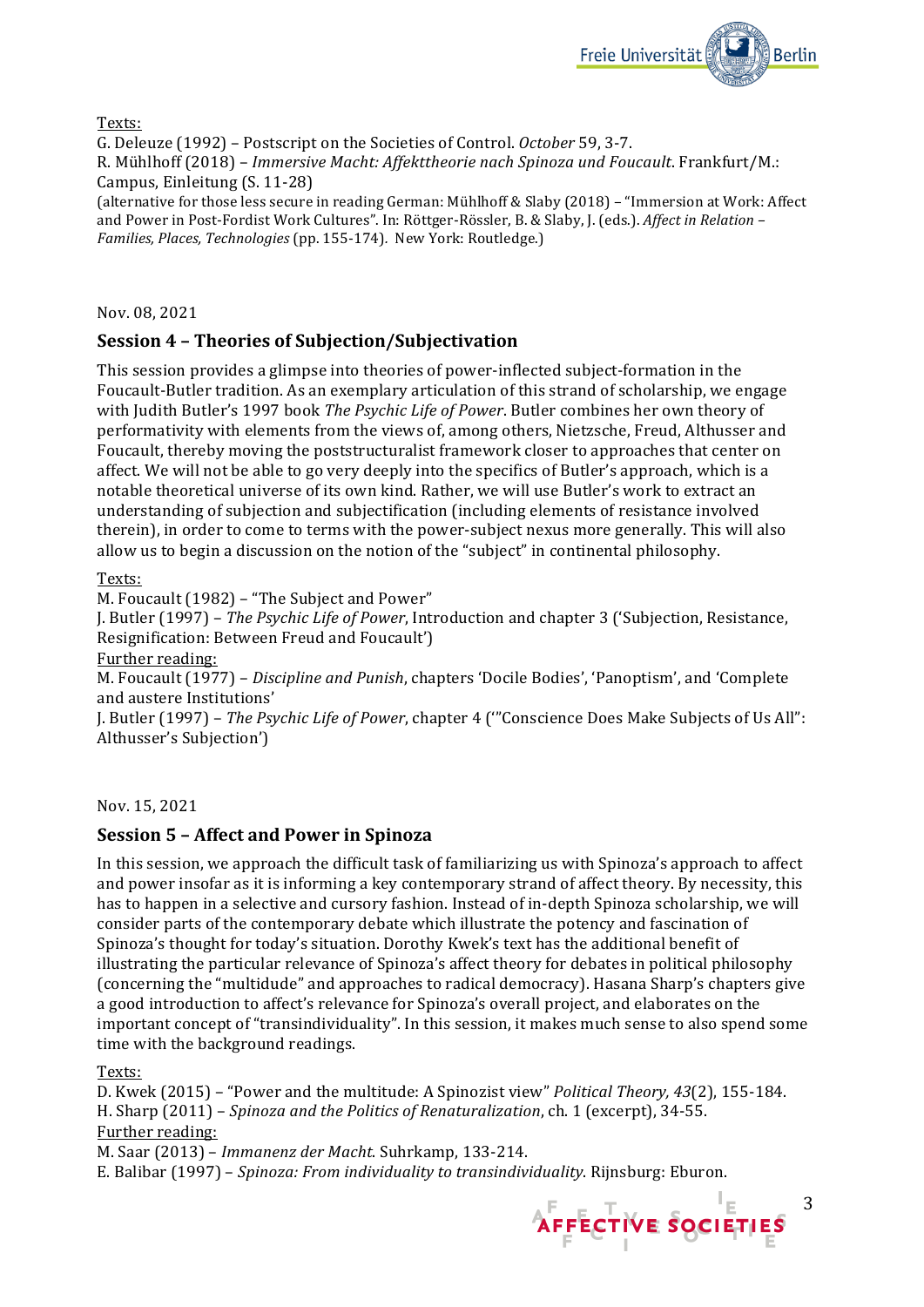

#### Nov. 22, 2021

### **Session 6 - Spinoza and beyond: Affect and Power today**

We now turn to work conducted in the FU Berlin-based collaborative research center (CRC) *Affective Societies*. Drawing on Spinoza, some of us have worked on an affect-theoretical approach to subjection in contemporary sectors and institutions of social life, such as the corporate workplace. We will use this session to assemble the currently prevalent understanding of the affect-power-subject nexus in its most basic outline. In the subsequent sessions, this understanding will be sharpened and critically discussed.

#### Text:

J. Slaby & R. Mühlhoff (2019), Affect. In: Slaby, J. & C. von Scheve (eds.). Affective Societies: Key *Concepts* (pp. 27-41). New York: Routledge. Additional literature tba (we will also still draw on the texts, including the background reading, from the previous week)

# **3. Affective Arrangements**

Nov. 29, 2021

### **Session 7 - Affective Arrangements**

"Affective arrangement" has become a central working concept in the approach developed in the CRC *Affective Societies*. It is the specifically affect-theoretical appropriation of Deleuze's and Guattari's concept of *agencement* (and previously, the *desiring machine*). When developing our proposal on the affective arrangement, we tried to balance the complex conceptual background of the *agencement* with a more pragmatically oriented, open-textured concept intelligible to nonphilosophers, but that is still specific enough to help us understand and precisely analyze the unique affective texture of certain affect-intensive sites of social life. The ontological understanding of affect as a dynamic relationality is thereby concretized enough to make it applicable to a microanalytic of specific domains of organized sociality (we hope...). We will be particularly interested in understanding the link between "cranky" arrangements of social life and the particular dispositions and habitual demeanor of individuals.

Texts:

J. Slaby, R. Mühlhoff, & P. Wüschner (2019) – Affective Arrangements. *Emotion Review* 11(1), 3-12 T. Nail (2017) – "What is an Assemblage?" *SubStance* #142, 17(1), 21-37. Further reading:

I. Buchanan (2015) – "Assemblage Theory and its Discontents." *Deleuze Studies* 9(3), 382-392. J. Slaby (2019) – Affective Arrangement. In: Slaby, J. & C. von Scheve (eds.). *Affective Societies: Key Concepts* (pp. 109-118). New York: Routledge.

Dec. 06, 2021

### **Session 8 - More Fun with Affective Arrangements**

We will devote another session to the productive conceptual tangle that surrounds the *agencement*/affective arrangement. In discussion with Ian Buchanan's helpful critical introduction to the theme, and by picking up some of the original articulation by Deleuze & Guattari and also Guattari separately, we will try to develop our own take on affective arrangements. Students are encouraged to present their own examples of affective arrangements and push the concept further

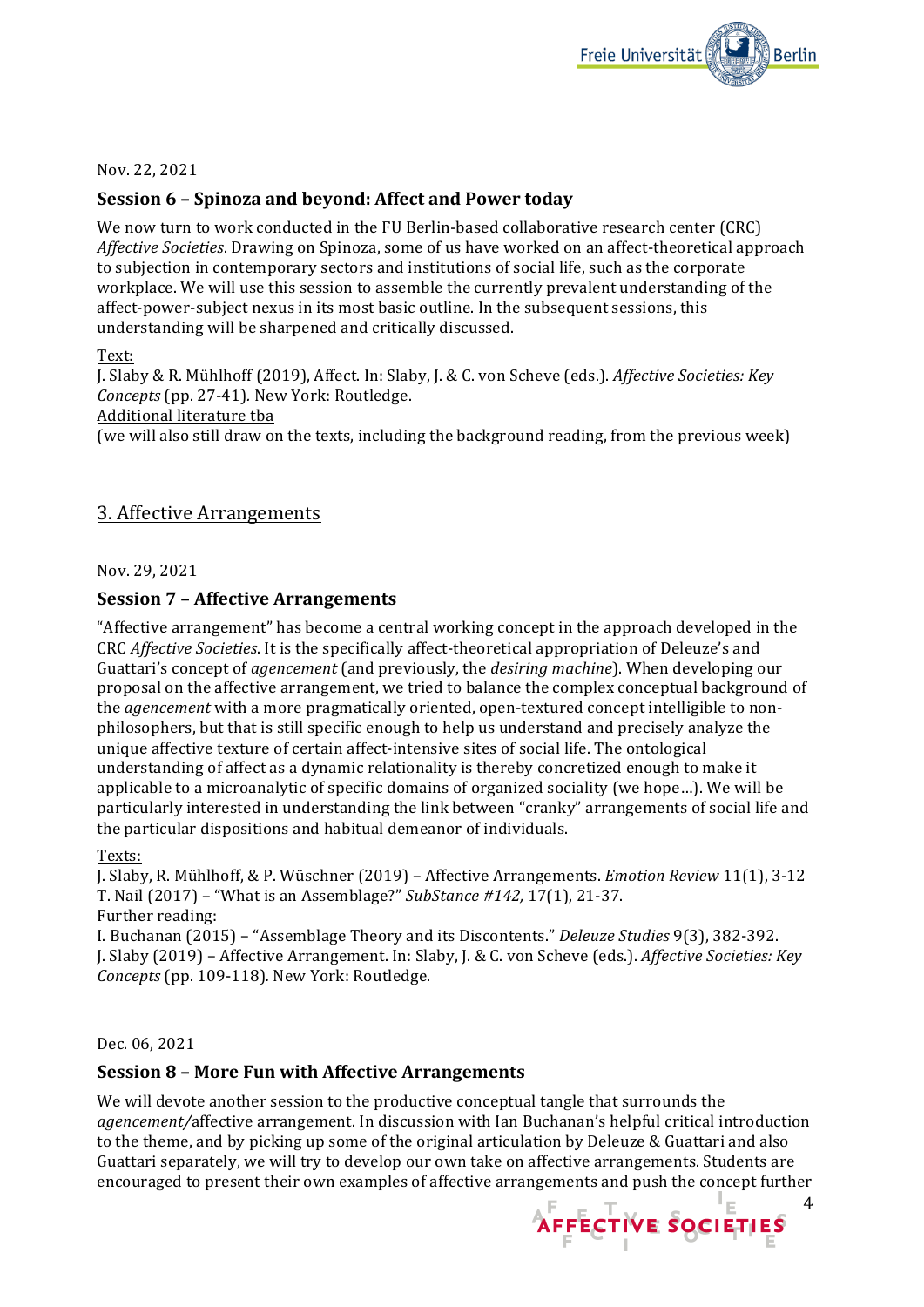

based on their own ideas and experiences. This session will be planned in part ad hoc in response to the issues raised so far in the seminar, and last session in particular. So be prepared for some last minute change of  $-$  or addition to  $-$  the required reading.

#### Texts:

Excerpts from I. Buchanan (2021) – *Assemblage Theory and Method*. Bloomsbury. F. Guattari (1995) – 'Balancing-Sheet Program for Desiring Machines', in *Chaosophy*, trans. R. Hurley, New York: Semiotext(e), pp. 123-50.

*(further or different literature for this session will be specified later)*

Dec. 13, 2021

### **Session 9 - Affective Subjectivation**

To end the first central thematic part of the seminar, we will see the perspective at work in the analytic developed by Rainer Mühlhoff, in particular, his study of immersive work environments in the new economy. The session serves the purpose to bring the conceptual elements developed in previous weeks together and see how this is supposed to work analytically. We will specifically ask whether and to what extent Mühlhoff's analytic might be deployed in other areas of social and institutional life as well. This will also afford us an opportunity to discuss potential limits and shortcomings of this theoretical perspective.

Text:

R. Mühlhoff (2018) – *Immersive Macht*. Kapitel 8 (Von der Normalisierung zur Kontrolle: Immersive Macht) & Kapitel 9 (Das Subjekt der Immersion)

#### Texts in English/further reading:

R. Mühlhoff & J. Slaby (2018) - "Immersion at Work: Affect and Power in Post-Fordist Work Cultures". In: Röttger-Rössler, B. & Slaby, J. (eds.). *Affect in Relation – Families, Places, Technologies* (pp. 155-174)*.*  New York: Routledge.

R. Mühlhoff & T. Schütz (2019). Immersion, Immersive Power. In: Slaby, J. & C. von Scheve (eds.). *Affective Societies: Key Concepts.* New York: Routledge.

R. Mühlhoff (2021) - "Affective Dispositions." Manuscript/Preprint.

# **Part II -** *Affect, Power and the Subiect in Black Studies and Critical Phenomenology*

# 4. Critical (Post-)Phenomenology: Fanon, Ahmed, Guenther

Jan. 3, 2022

### **Session 10 - A Phenomenology of Whiteness**

Critical phenomenology is a bourgeoning field of scholarship connecting tools from the phenomenological tradition with the repertoires of critical social philosophy, feminist theory, post-colonial studies, critical race theory and black studies. One of its icon representatives is "feminist killjoy" Sara Ahmed, whose rise to prominence began (in part) with her searing refashioning of Husserl's and Merleau-Ponty's phenomenology into an armory for anti-racist social analysis. A pivotal source for Ahmed is Frantz Fanon's work on sociogenesis and on the "lived experience of the black" (1952). We will begin our engagement with critical (post-Iphenomenology at this juncture where Ahmed meets Fanon, making a fresh start with our seminar topic. We will see that subjectivation is front and center here, but in a different theoretical register and with a different activist thrust than in the Foucault-Butler legacy.

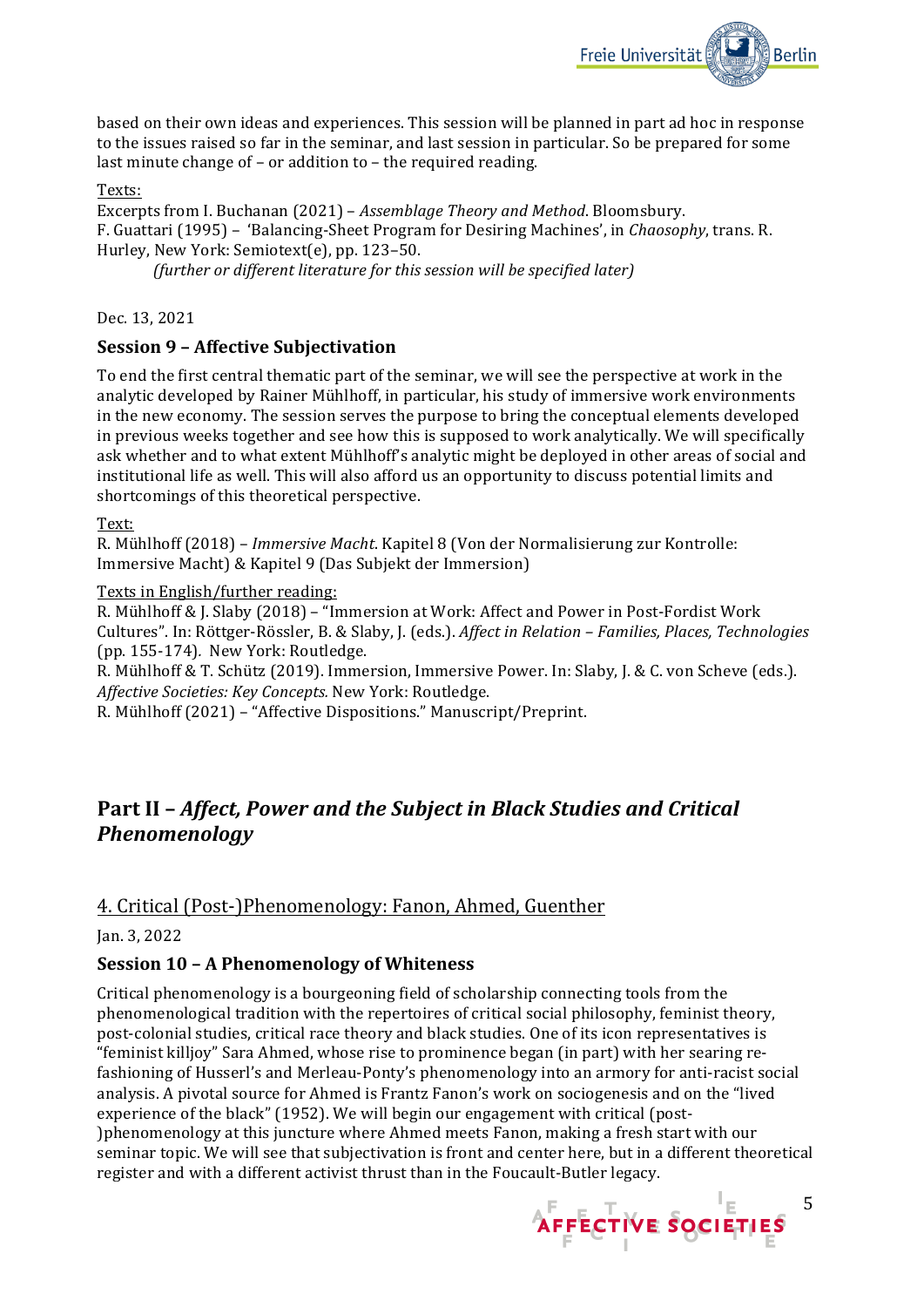

Texts:

F. Fanon (1952) – *Black skin, white masks* (C. L. Markmann, trans.). New York: Pluto Press 2008; Introduction plus excerpt from chapter 5, "The Fact of Blackness"

S. Ahmed (2007) – "A phenomenolgy of whiteness" *Feminist Theory, 8*(2), 149-168. S. Ahmed (2004) - The Cultural Politics of Emotion. Routledge, Introduction: The Way You Feel  $(pp. 1-19)$ 

Jan. 10, 2022

# Session 11 - "Seeing Like a Cop"

Afropessimist thinker Frank Wilderson III said of white people: "white people, in their very corporeality, *are* the police". Lisa Guenther provides a phenomenological analytic of why this is so, combining ideas from Fanon and from the legal history of white supremacy to develop a critical phenomenology of "whiteness as property". This is phenomenological subjectivation theory in full swing. Situated between contemporary phenomenology and the more radical strands of Black studies, Guenther also tries to thread the needle of finding a way to position herself in these debates as white scholar inhabiting spheres of privilege. Besides studying her complex argument, we will probe the extent to which Guenther's work is another iteration of a theory of how power becomes subjectively "lived" via situated forms of being that are thoroughly affective.

### Text:

L. Guenther (2019) – "Seeing Like A Cop: A Critical Phenomenology of Whiteness as Property" in: E.S. Lee (ed): *Race as Phenomena: Between Phenomenology and Philosophy of Race* (pp. 189-206) Rowman & Littlefield.

Further reading:

Ch. Harris (1993) – "Whiteness as Property" *Harvard Law Review* 106(8), 1709-1791.

#### **On this afternoon at 4pm, Lisa Guenther will join my colloquium live from Canada via** webex, please e-mail me one week ahead of time of you want to participate

# 5. Black Studies & Afro-Pessimism

Jan. 17, 2022

# **Session 12 – Racializing Assemblages**

Alex Weheliye's *Habeas Viscus* is a helpful opinionated introduction to the philosophical gist of Black studies, and to Black feminism in particular. In his book, Weheliye claims that Foucault (on *biopolitics*) and Agamben (on *bare life*) have been unduly dominant in mainstream intellectual discussion, monopolizing scholarly attention to the detriment of their forerunners and contemporaries in the Black radical tradition, despite the fact that the Paris scene in the 1960s and 1970s took a lot of inspiration from the thinkers and activist of the Civil Rights Movement. Against the "snowy masculinist precincts of European philosophy", Weheliye elaborates his notion of *racializing* assemblages, bringing the conceptual lineage of the *agencement* to bear on the historical production of racial difference and on the continuation of racial oppression in the present. We will pay particular attention to this transformation and radicalizing of arrangement thinking, but use the session also to familiarize us with the thought style of Black studies.

Text:

A. Weheliye (2014) – *Habeas Viscus: Racializing Assemblages, Biopolitics, and Black Feminist Theories of the Human*. Duke University Press, Introduction: Now (pp. 1-32) & ch. 3 Assemblages: Articulation (pp. 46-52)

### Further reading:

H. Spillers (1987) – "Mama's Baby, Papa's Maybe: An American Grammar Book"

S. Wynter (2003) – "Unsettling the Coloniality of Being/Power/Truth/Freedom"

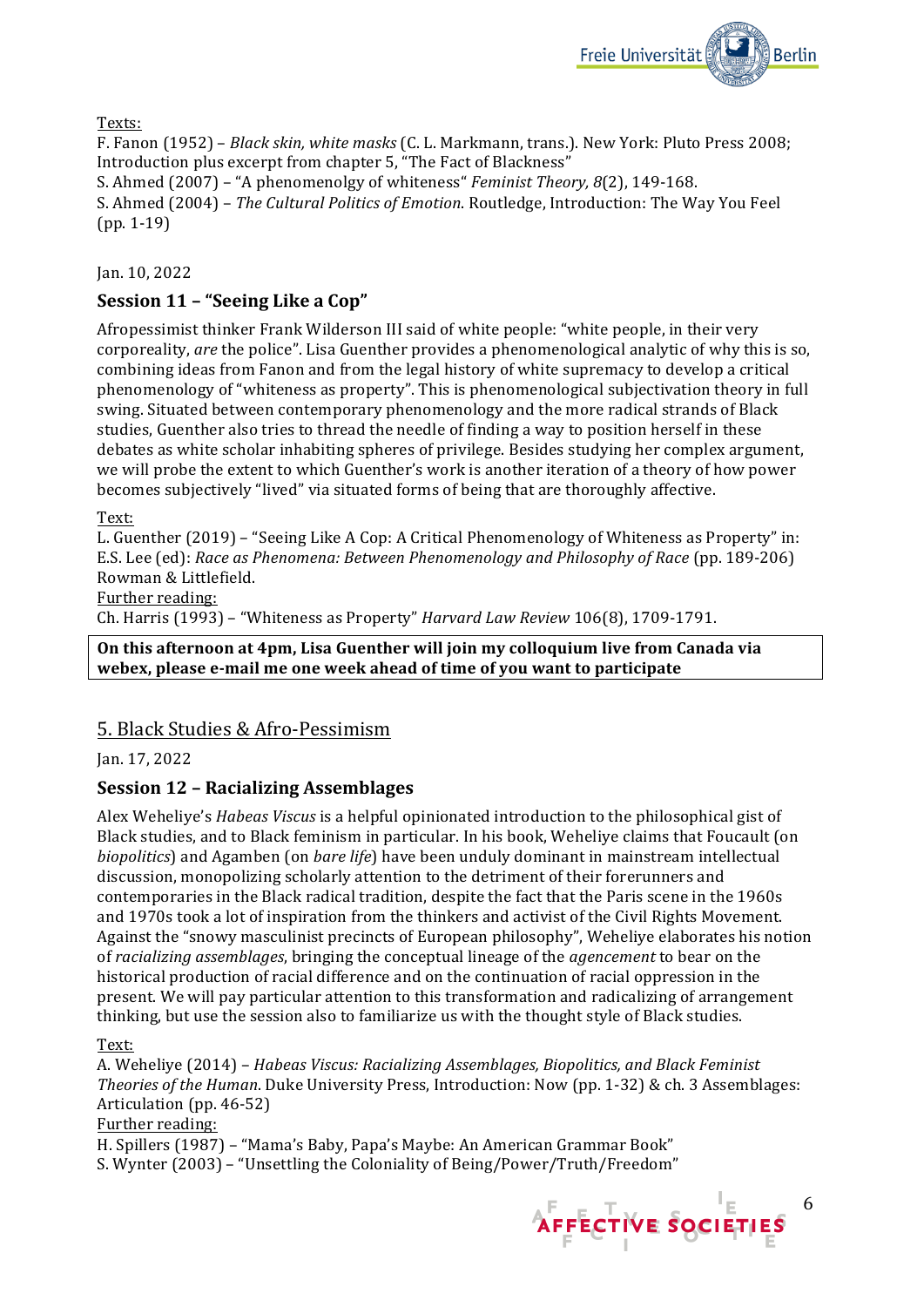

Jan. 24, 2022

# **Session 13 - Discussion session**

We use this week to take a breather from the reading assignments and discuss open issues from the past three sessions. Students are encouraged to present their own thoughts, questions and critical comments on the materials so far discussed.

### Jan 31, 2022

# **Session 14 - Afropessimism contra Affect Theory**

Tyrone Palmer has jumped on the intellectual scene recently with two rigorous, not to say merciless, critiques of affect theory – taking aim at the field in its entirety, explicitly including both the Spinoza-Deleuze strand of relational affect and the (post-)phenomenological approaches as championed, for instance, by Sara Ahmed. We will focus on his more recent text "Otherwise than Blackness", where Palmer especially engages with the conceptual tangle of world/worlding/world-making and the idea that affect promises transformative, liberating and creative potentials, offering hope even where, at present, bleak conditions of oppression, domination and inequality obtain. While specifically critical of contemporary iterations of phenomenology-informed affect studies, Palmer's work amounts to a deconstructive attack on the integrity of the conceptual edifice of Euro-modern philosophy more broadly, so the significance of his discourse reaches much further than the precincts of affect theory.

### Text:

T. Palmer (2020) – "Otherwise than Blackness: Feeling, World, Sublimation" *Qui Parle* 29(2), 247- 283.

### Further reading:

T. Palmer (2017) - "'What Feels More than Feeling?': Theorizing the Unthinkability of Black Affect". Critical Ethnic Studies 3(2), 31-56.

### Feb 7, 2022

# **Session 15 - Affect and the Power of the Negative**

We will discuss my own work in progress, a manuscript in which I respond to Palmer's critique by suggesting a "dark" iteration of affect theory: an approach that focuses on the destructive potentials of affect as the foundation of what Fanon calls "the white world". While I am in agreement, by and large, with Palmer's critique of "world" and "world-making" and of the unduly optimistic tone of much work in affect theory, I disagree with the totalizing scope of Palmer's critical attack. Drawing on Ahmed, Guenther, Weheliye and also Deleuze & Guattari, I suggest a way forward for affect theory that might be up to the task of illuminating the afterlife of slavery and the destructiveness of the Western world order. In the context of the seminar, this manuscript might help us to connect the different approaches discussed in the previous five sessions and begin a renewed discussion of "affect's futures" outside the usual scope of academic affect theory.

### Text:

J. Slaby (unpublished/2022) – "Untapped Negativity: Affect, the White World, and the Generativity of Destruction"

### Feb 14, 2022

### **Session 16 – Final Discussion**

We use the final session to assemble a comprehensive picture of what we have learned in the course, collect open and contested issues, and pose questions for future work. Recommendations for term papers are given, possible topics discussed. We also discuss the class itself and collect ideas and recommendations for future course formats, teaching styles and topics.